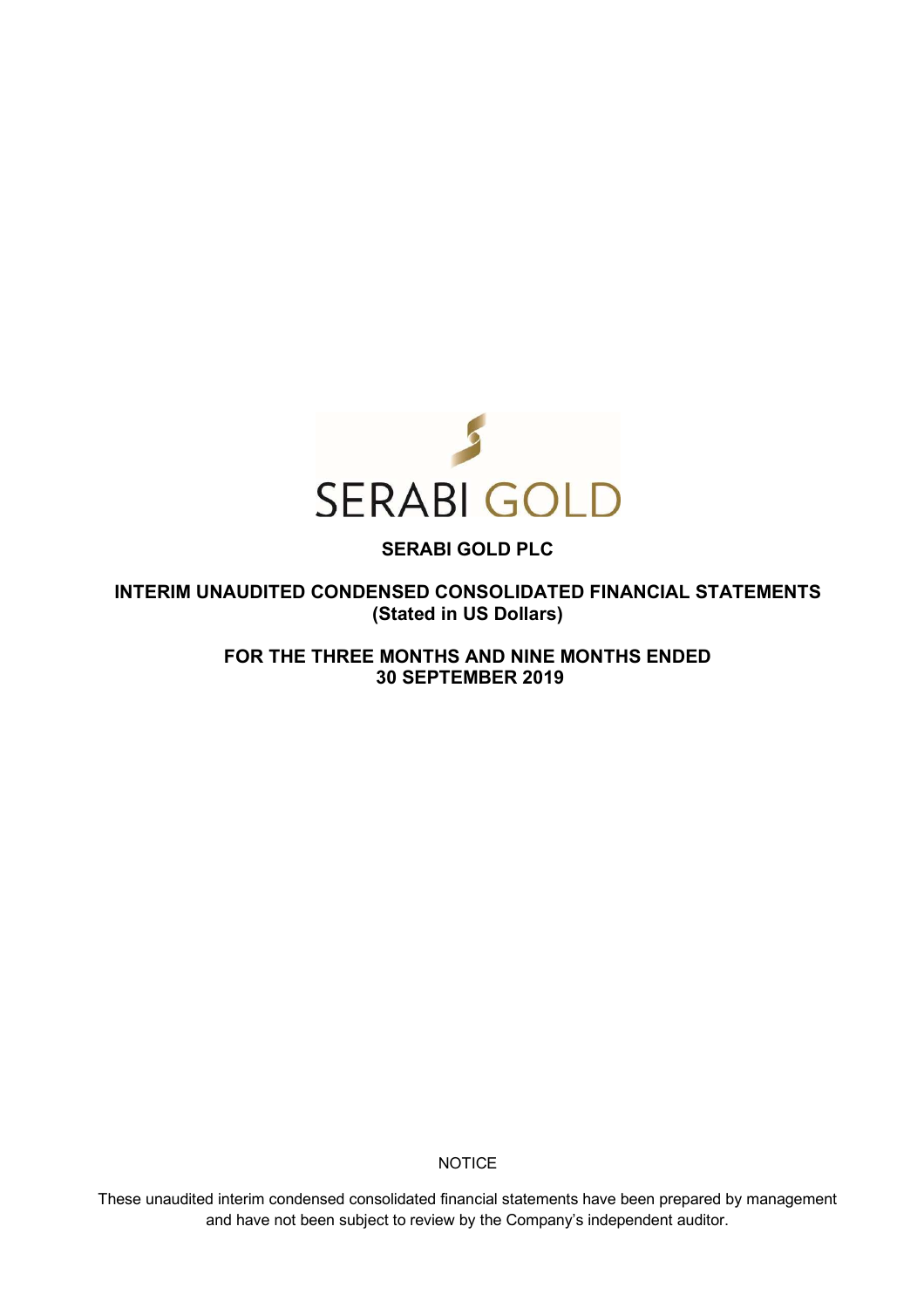## **SERABI GOLD PLC Condensed Consolidated Statements of Comprehensive Income**

|                                                               |              | For the three months ended<br>30 September<br>2019<br>2018 |               | For the nine months ended<br>30 September<br>2019 | 2018           |  |
|---------------------------------------------------------------|--------------|------------------------------------------------------------|---------------|---------------------------------------------------|----------------|--|
| (expressed in US\$)                                           | <b>Notes</b> | (unaudited)                                                | (unaudited)   | (unaudited)                                       | (unaudited)    |  |
| <b>CONTINUING OPERATIONS</b>                                  |              |                                                            |               |                                                   |                |  |
| <b>Revenue</b>                                                |              | 14,353,771                                                 | 7,523,203     | 43,939,510                                        | 33,223,837     |  |
| Cost of sales                                                 |              | (8, 496, 884)                                              | (6,380,505)   | (28, 161, 873)                                    | (23, 853, 392) |  |
| Release of impairment provision                               |              |                                                            |               | 500,000                                           | 200,000        |  |
| Depreciation and amortization charges                         |              | (2, 204, 030)                                              | (1,765,849)   | (6,454,531)                                       | (6, 256, 749)  |  |
| Gross profit / (loss)                                         |              | 3,652,857                                                  | (623, 151)    | 9,823,106                                         | 3,313,696      |  |
| <b>Administration expenses</b>                                |              | (1, 174, 204)                                              | (1, 171, 660) | (3,973,168)                                       | (3,860,898)    |  |
| Share based payments                                          |              | (65, 484)                                                  | (58, 546)     | (196, 455)                                        | (214, 117)     |  |
| (Loss) / gain on disposals                                    |              | (8,717)                                                    | 44,141        | 117,718                                           | 108,465        |  |
| <b>Operating profit / (loss)</b>                              |              | 2,404,452                                                  | (1,809,216)   | 5,771,201                                         | (652, 854)     |  |
| Foreign exchange (loss) / gain                                |              | (169, 113)                                                 | 260,606       | (235, 216)                                        | (295, 027)     |  |
| Finance expense                                               | 2            | (735,003)                                                  | (403, 759)    | (1,818,702)                                       | (1, 103, 277)  |  |
| Finance income                                                |              |                                                            | 440           | 121,917                                           | 474            |  |
| Profit / (loss) before taxation                               |              | 1,500,336                                                  | (1,951,929)   | 3,839,200                                         | (2,050,684)    |  |
| Income tax expense                                            |              | (370, 635)                                                 | (296, 547)    | (989, 859)                                        | (680, 426)     |  |
| Profit / (loss) for the period from continuing operations (1) |              | 1,129,701                                                  | (2, 248, 476) | 2,849,341                                         | (2,731,110)    |  |
| Exchange differences on translating foreign<br>operations     |              | (5, 187, 377)                                              | (2,708,319)   | (4,695,527)                                       | (11,968,323)   |  |
| Total comprehensive loss for the period                       |              | (4,057,676)                                                | (4,956,795)   | (1,846,186)                                       | (14,699,433)   |  |
| Profit / (loss) per ordinary share (basic) <sup>(1)</sup>     | 4            | 1.92c                                                      | (3.82c)       | 4.84c                                             | (5.59c)        |  |
| Profit / (loss) per ordinary share (diluted) <sup>(1)</sup>   | 4            | 1.85c                                                      | (3.82c)       | 4.67c                                             | (5.59c)        |  |

(1) All revenue and expenses arise from continuing operations.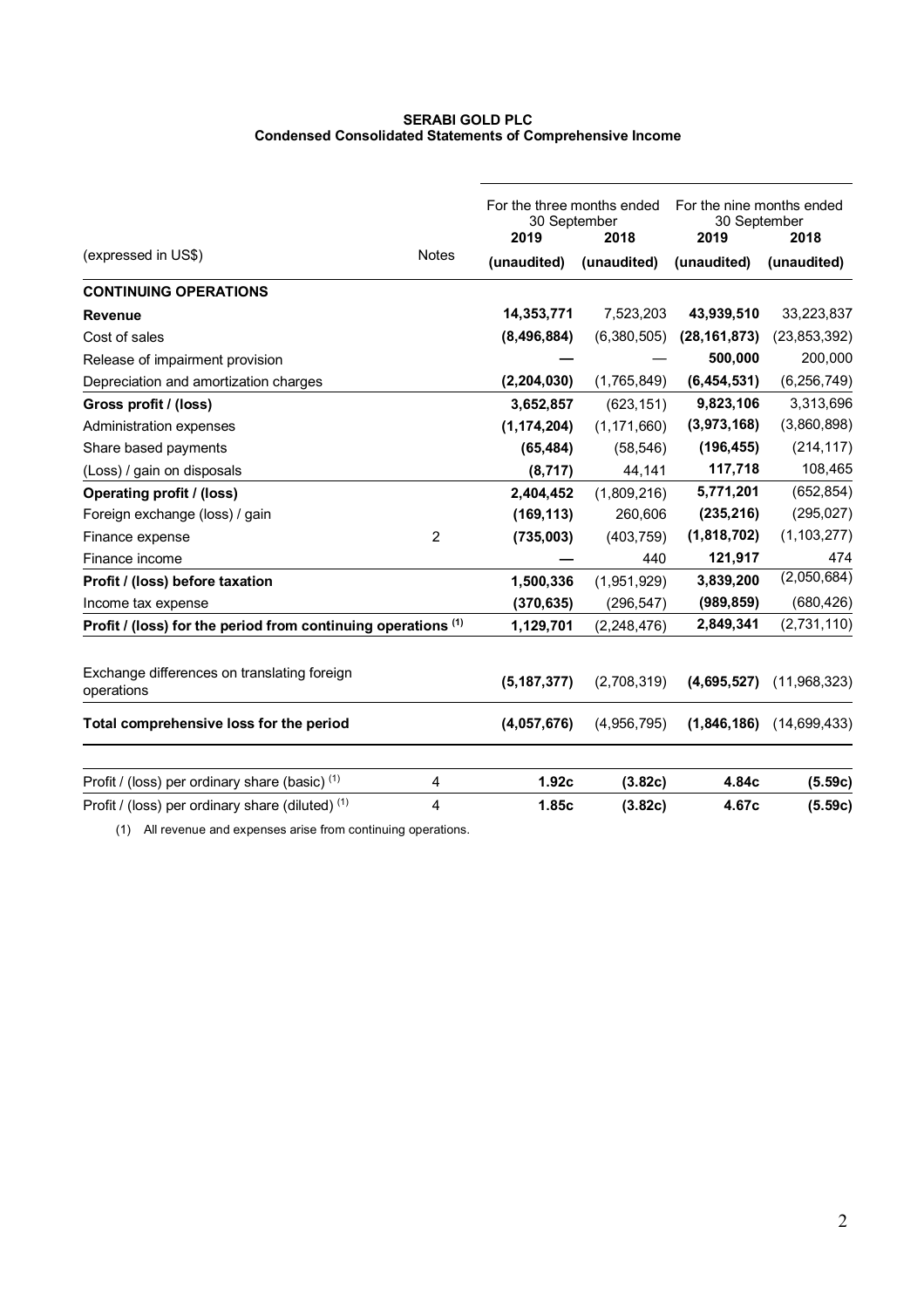|                                              | <b>Condensed Consolidated Balance Sheets</b> |                      |                      |                   |  |
|----------------------------------------------|----------------------------------------------|----------------------|----------------------|-------------------|--|
|                                              |                                              | As at                | As at                | As at             |  |
|                                              |                                              | 30 September<br>2019 | 30 September<br>2018 | 31 December       |  |
| (expressed in US\$)                          | Notes                                        | (unaudited)          | (unaudited)          | 2018<br>(audited) |  |
| <b>Non-current assets</b>                    |                                              |                      |                      |                   |  |
| Deferred exploration costs                   | 6                                            | 28,439,970           | 25,578,156           | 27,707,795        |  |
| Property, plant and equipment                | 7                                            | 38,807,114           | 40,834,470           | 42,342,102        |  |
| Taxes receivable                             |                                              | 1,549,463            | 1,551,593            | 1,555,170         |  |
| Deferred taxation                            |                                              | 1,542,803            | 2,170,458            | 2,162,180         |  |
| <b>Total non-current assets</b>              |                                              | 70,339,350           | 70,134,677           | 73,767,247        |  |
| <b>Current assets</b>                        |                                              |                      |                      |                   |  |
| Inventories                                  | 8                                            | 6,610,477            | 7,335,282            | 8,511,474         |  |
| Trade and other receivables                  |                                              | 872,325              | 898,773              | 758,209           |  |
| Prepayments and accrued income               |                                              | 4,390,107            | 4,379,203            | 4,166,916         |  |
| Cash and cash equivalents                    |                                              | 13,440,173           | 15,204,568           | 9,216,048         |  |
| <b>Total current assets</b>                  |                                              | 25,313,082           | 27,817,826           | 22,652,647        |  |
| <b>Current liabilities</b>                   |                                              |                      |                      |                   |  |
| Trade and other payables                     |                                              | 7,158,839            | 5,755,426            | 6,273,321         |  |
| Interest bearing liabilities                 | 9                                            | 6,949,152            | 4,571,126            | 4,302,798         |  |
| Acquisition payment outstanding              |                                              | 11,810,372           |                      | 10,997,757        |  |
| Derivative financial liabilities             |                                              |                      | 168,609              | 390,976           |  |
| Accruals                                     |                                              | 344,502              | 342,632              | 372,327           |  |
| <b>Total current liabilities</b>             |                                              | 26,262,865           | 10,837,793           | 22,337,179        |  |
| <b>Net current assets</b>                    |                                              | (949, 783)           | 16,980,033           | 315,468           |  |
| <b>Total assets less current liabilities</b> |                                              | 67,460,556           | 87,114,710           | 74,082,715        |  |
| <b>Non-current liabilities</b>               |                                              |                      |                      |                   |  |
| Trade and other payables                     |                                              | 564,524              | 2,150,732            | 955,521           |  |
| Provisions                                   |                                              | 1,364,487            | 1,788,844            | 1,543,811         |  |
| Acquisition payment outstanding              |                                              |                      | 10,736,702           |                   |  |
| Interest bearing loan liabilities            | 9                                            |                      | 2,780,984            | 2,473,096         |  |
| <b>Total non-current liabilities</b>         |                                              | 1,929,011            | 17,457,262           | 4,972,428         |  |
| <b>Net assets</b>                            |                                              | 67,460,556           | 69,657,448           | 69,110,287        |  |
| <b>Equity</b>                                |                                              |                      |                      |                   |  |
| Share capital                                | 12                                           | 8,882,803            | 8,882,803            | 8,882,803         |  |
| Share premium reserve                        |                                              | 21,752,430           | 21,752,430           | 21,752,430        |  |
| Option reserve                               | 12                                           | 1,171,501            | 1,247,865            | 1,363,367         |  |
| Other reserves                               |                                              | 6,464,152            | 5,108,940            | 4,763,819         |  |
| Translation reserve                          |                                              | (45, 502, 650)       | (43, 167, 891)       | (40, 807, 123)    |  |
| Retained surplus                             |                                              | 74,692,320           | 75,833,301           | 73,154,991        |  |
| Equity shareholders' funds                   |                                              | 67,460,556           | 69,657,448           | 69,110,287        |  |

# **SERABI GOLD PLC**

The interim financial information has not been audited and does not constitute statutory accounts as defined in Section 434 of the Companies Act 2006. Whilst the financial information included in this announcement has been compiled in accordance with International Financial Reporting Standards ("IFRS") this announcement itself does not contain sufficient financial information to comply with IFRS. The Group statutory accounts for the year ended 31 December 2018 prepared under IFRS as adopted in the EU and with IFRS and their interpretations adopted by the International Accounting Standards Board have been filed with the Registrar of Companies. The auditor's report on these accounts was unqualified. The auditor's report did not contain a statement under Section 498 (2) or 498 (3) of the Companies Act 2006.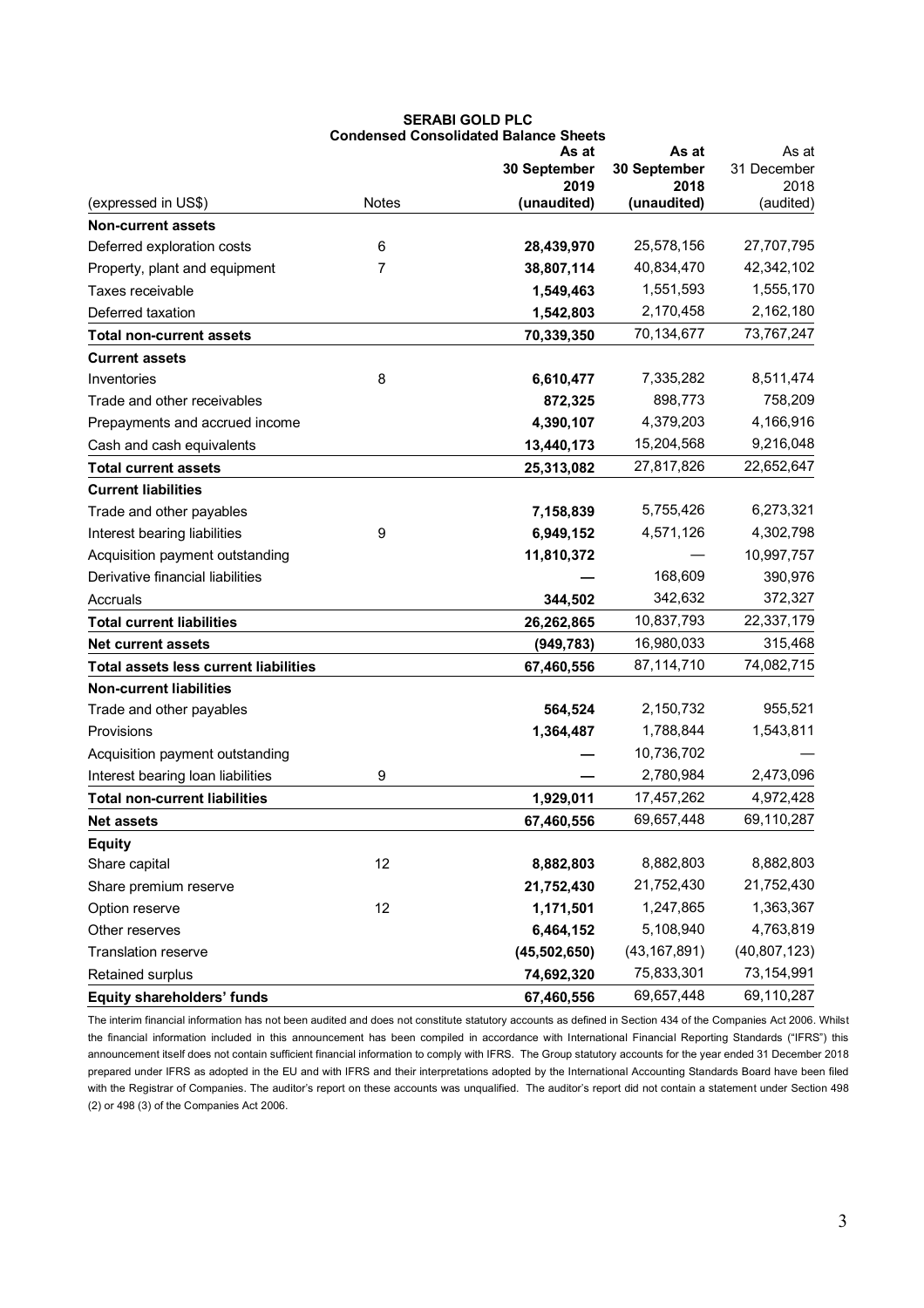## **SERABI GOLD PLC Condensed Consolidated Statements of Changes in Shareholders'**

| (expressed in US\$)                                          |                  |                  |                         |                                  |                        |                      |                     |
|--------------------------------------------------------------|------------------|------------------|-------------------------|----------------------------------|------------------------|----------------------|---------------------|
| (unaudited)                                                  | Share<br>capital | Share<br>premium | Share option<br>reserve | Other<br>reserves <sup>(1)</sup> | Translation<br>reserve | Retained<br>Earnings | <b>Total equity</b> |
| Equity shareholders'<br>funds at 31 December<br>2017         | 5,540,960        | 1,722,222        | 1,425,024               | 4,015,369                        | (31, 199, 568)         | 79,266,705           | 60,770,712          |
| Foreign currency<br>adjustments                              |                  |                  |                         |                                  | (11,968,323)           |                      | (11,968,323)        |
| Profit for the period                                        |                  |                  |                         |                                  |                        | (2,731,110)          | (2,731,110)         |
| Total comprehensive<br>income for the period                 |                  |                  |                         |                                  | (11,968,323)           | (2,731,110)          | (14,699,433)        |
| Transfer to taxation<br>reserve                              |                  |                  |                         | 1,051,427                        |                        | (1,051,427)          |                     |
| Share options lapsed in<br>period                            |                  |                  | (391, 277)              |                                  |                        | 391,277              |                     |
| Shares issued in period                                      | 3,341,843        | 20,030,208       |                         |                                  |                        |                      | 23,372,051          |
| Share option expense                                         |                  |                  | 214,118                 |                                  |                        |                      | 214,118             |
| <b>Equity shareholders'</b><br>funds at 30 September<br>2018 | 8,882,803        | 21,752,430       | 1,247,865               | 5,066,796                        | (43, 167, 891)         | 75,875,445           | 69,657,448          |
| Foreign currency<br>adjustments                              |                  |                  |                         |                                  | 2,360,768              |                      | 2,360,768           |
| Loss for the period                                          |                  |                  |                         |                                  |                        | (3,023,431)          | (3,023,431)         |
| Total comprehensive<br>income for the period                 |                  |                  |                         |                                  | 2,360,768              | (3,023,431)          | (662, 663)          |
| Transfer to taxation<br>reserve                              |                  |                  |                         | (302, 977)                       |                        | 302,977              |                     |
| Share option expense                                         |                  |                  | 115,502                 |                                  |                        |                      | 115,502             |
| <b>Equity shareholders'</b><br>funds at 31 December<br>2018  | 8,882,803        | 21,752,430       | 1,363,367               | 4,763,819                        | (40,807,123)           | 73, 154, 991         | 69,110,287          |
| Foreign currency<br>adjustments                              |                  |                  |                         |                                  | (4,695,527)            |                      | (4,695,527)         |
| Profit for the period                                        |                  |                  |                         |                                  |                        | 2,849,341            | 2,849,341           |
| Total comprehensive<br>income for the period                 |                  |                  |                         |                                  | (4,695,527)            | 2,849,341            | (1,846,186)         |
| Transfer to taxation<br>reserve                              |                  |                  |                         | 1,700,333                        |                        | (1,700,333)          |                     |
| Share options lapsed in<br>period                            |                  |                  | (388, 321)              |                                  |                        | 388,321              |                     |
| Share option expense                                         |                  |                  | 196,455                 |                                  |                        |                      | 196,455             |
| Equity shareholders'<br>funds at 30 September<br>2019        | 8,882,803        | 21,752,430       | 1,171,501               | 6,464,152                        | (45, 502, 650)         | 74,692,320           | 67,460,556          |

**2019** (1) Other reserves comprise a merger reserve of US\$361,461 and a taxation reserve of US\$6,102,691 (31 December 2018: merger reserve of US\$361,461 and a taxation reserve of US\$4,402,358).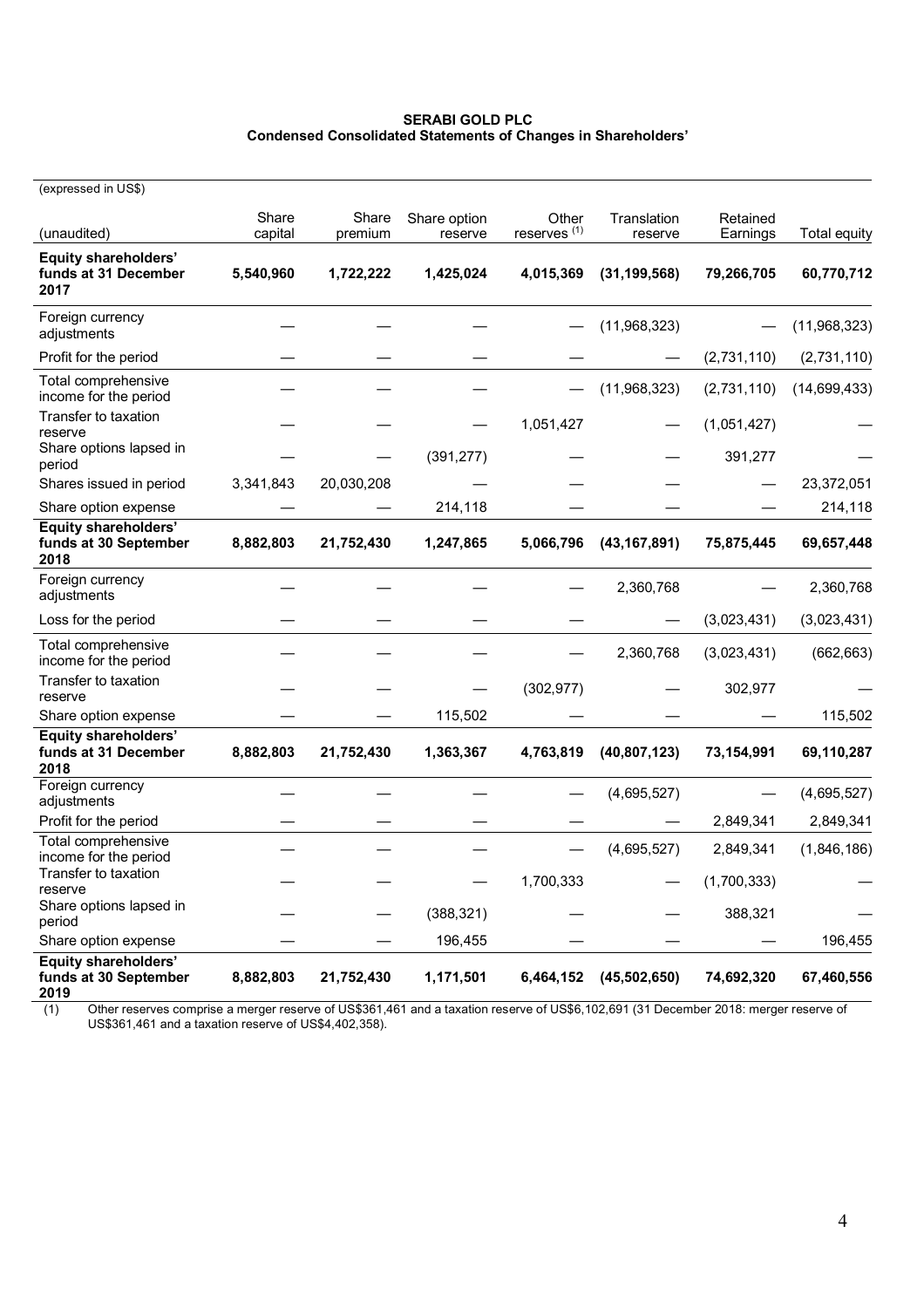## **SERABI GOLD PLC**

## **Condensed Consolidated Cash Flow Statements**

|                                                                       | For the three months<br>ended<br>30 September |                     | For the nine months<br>ended<br>30 September |                     |
|-----------------------------------------------------------------------|-----------------------------------------------|---------------------|----------------------------------------------|---------------------|
|                                                                       | 2019<br>(unaudited)                           | 2018<br>(unaudited) | 2019<br>(unaudited)                          | 2018<br>(unaudited) |
| (expressed in US\$)<br><b>Operating activities</b>                    |                                               |                     |                                              |                     |
| Post tax profit / (loss) for period                                   | 738,725                                       | (2, 248, 476)       | 2,458,365                                    | (2,731,110)         |
| Depreciation - plant, equipment and mining properties                 | 2,204,030                                     | 1,765,849           | 6,454,531                                    | 6,256,749           |
| Net financial expense                                                 | 1,295,092                                     | 52,713              | 2,322,977                                    | 1,217,830           |
| Provision for impairment of inventory                                 |                                               |                     | (500,000)                                    | (200,000)           |
| Provision for taxation                                                | 370,635                                       | 296,547             | 989,859                                      | 680,426             |
| Share-based payments                                                  | 65,484                                        | 148,546             | 196,455                                      | 394,117             |
| Foreign exchange gain / (loss)                                        | 22,685                                        | 259,258             | (360, 116)                                   | 413,608             |
| Changes in working capital                                            |                                               |                     |                                              |                     |
| (Increase)/decrease in inventories                                    | (193, 156)                                    | (1,733,345)         | 1,972,184                                    | (1,616,199)         |
| Decrease/(increase) in receivables, prepayments and<br>accrued income | 119,905                                       | (628, 425)          | (993, 117)                                   | (2, 131, 720)       |
| Increase/(decrease) in payables, accruals and provisions              | 461,603                                       | 841,546             | 1,979,991                                    | 954,626             |
| Net cash inflow from operations                                       | 5,085,003                                     | (1, 245, 787)       | 14,521,129                                   | 3,238,327           |
| <b>Investing activities</b><br>Acquisition payments                   | (196, 037)                                    |                     | (1,352,112)                                  | (4,740,928)         |
| Purchase of property, plant and equipment and projects in             |                                               |                     |                                              |                     |
| construction                                                          | (1, 138, 120)                                 | (1,457,399)         | (2,599,412)                                  | (2,775,325)         |
| Capitalised mine development costs                                    | (1,342,675)                                   | (934, 169)          | (2,835,238)                                  | (2,964,658)         |
| Geological exploration expenditure                                    | (290, 503)                                    | (1,222,559)         | (1,087,027)                                  | (3,234,361)         |
| Pre-operational project costs                                         | (433, 526)                                    | (562,969)           | (1, 277, 048)                                | (1,852,448)         |
| Proceeds from sale of assets                                          | 16,741                                        | 44,141              | 169,822                                      | 108,465             |
| Interest received                                                     |                                               | 440                 | 2,217                                        | 474                 |
| Net cash outflow on investing activities                              | (3,384,120)                                   | (4, 132, 515)       | (8,978,798)                                  | (15, 458, 781)      |
| <b>Financing activities</b>                                           |                                               |                     |                                              |                     |
| Issue of ordinary share capital                                       |                                               |                     |                                              | 23,807,346          |
| Costs associated with issue of share capital                          |                                               |                     |                                              | (566, 518)          |
| Drawdown of secured loan                                              |                                               |                     |                                              | 3,000,000           |
| Repayment of secured loan                                             |                                               | (333, 333)          |                                              | (1, 333, 333)       |
| Payment of finance lease liabilities                                  | (125, 804)                                    | (156, 519)          | (588, 025)                                   | (582, 729)          |
| Interest paid and other finance costs                                 | (117, 308)                                    | (122, 803)          | (421, 241)                                   | (509, 390)          |
| Net cash (outflow) / inflow from financing activities                 | (243, 112)                                    | (612, 655)          | (1,009,266)                                  | 23,815,376          |
| Net increase / (decrease) in cash and cash equivalents                | 1,457,771                                     | (5,990,957)         | 4,533,065                                    | 11,594,922          |
| Cash and cash equivalents at beginning of period                      | 12,366,683                                    | 21,052,325          | 9,216,048                                    | 4,093,866           |
| Exchange difference on cash                                           | (384, 281)                                    | 143,200             | (308, 940)                                   | (484, 220)          |
| Cash and cash equivalents at end of period                            | 13,440,173                                    | 15,204,568          | 13,440,173                                   | 15,204,568          |
|                                                                       |                                               |                     |                                              |                     |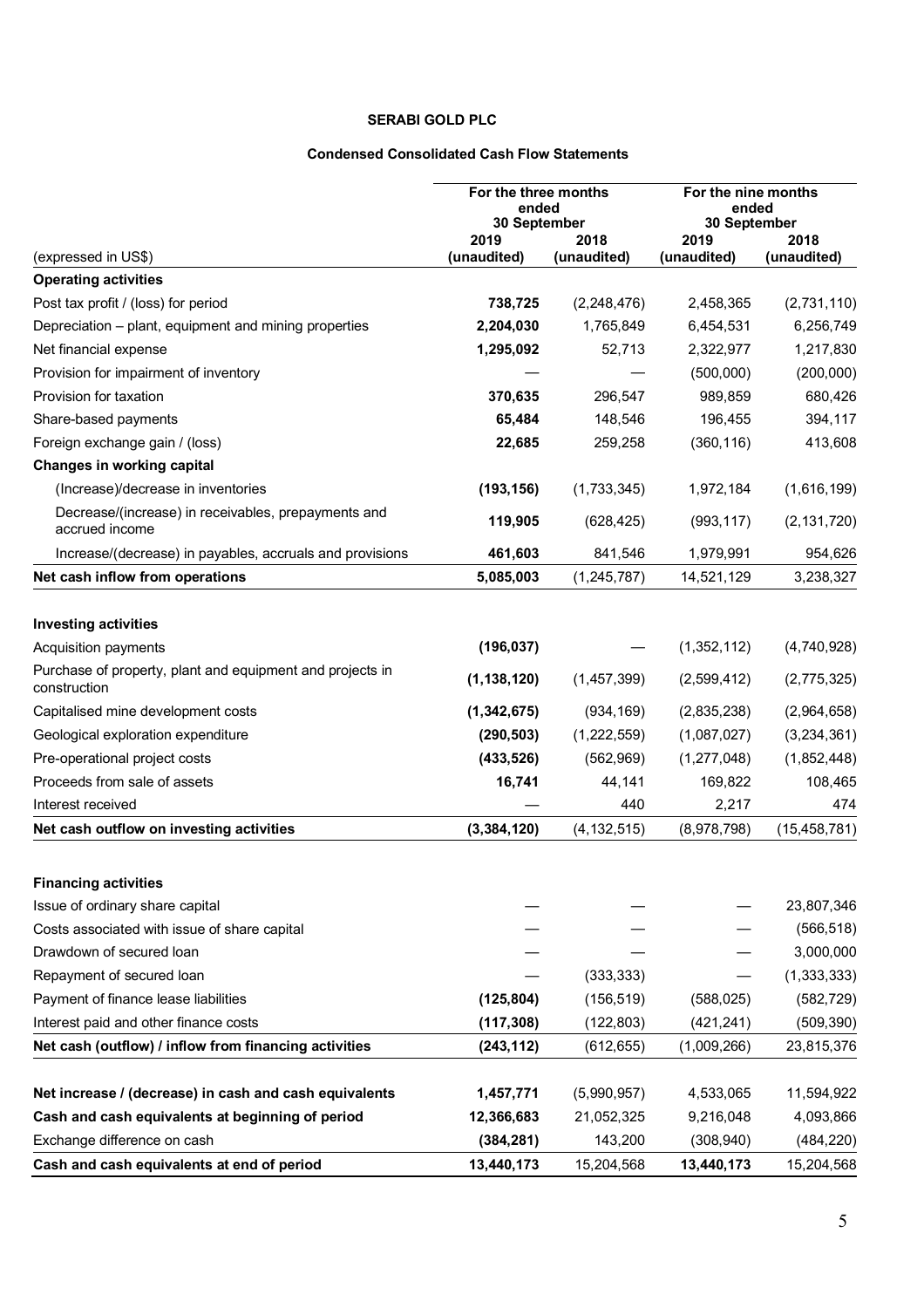## **SERABI GOLD PLC Report and condensed consolidated financial statements for the 3 month and 9 month periods ended 30 September 2019**

## **Notes to the Condensed Consolidated Financial Statements**

## **1. Basis of preparation**

These interim condensed consolidated financial statements are for the three and nine month period ended 30 September 2019. Comparative information has been provided for the unaudited three and nine month period ended 30 September 2018 and, where applicable, the audited twelve month period from 1 January 2018 to 31 December 2018. These condensed consolidated financial statements do not include all the disclosures that would otherwise be required in a complete set of financial statements and should be read in conjunction with the 2018 annual report.

The condensed consolidated financial statements for the periods have been prepared in accordance with International Accounting Standard 34 "Interim Financial Reporting" and the accounting policies are consistent with those of the annual financial statements for the year ended 31 December 2018 and those envisaged for the financial statements for the year ending 31 December 2019.

## **Accounting standards, amendments and interpretations effective in 2019**

The Group has not adopted any standards or interpretations in advance of the required implementation dates.

As of 1 January 2019, IFRS "16 Leases", became effective and requires lessees to recognise all lease assets and liabilities on the balance sheet for both finance leases and operating leases. The adoption of IFRS 16 has not had any significant impact on the Group's financial statements as the operating leases held by the Group are of low value and the majority of the existing contracts either relate to service agreements or otherwise do not result in right of use assets or lease liabilities.

These financial statements do not constitute statutory accounts as defined in Section 434 of the Companies Act 2006.

## **(i) Going concern**

As at 30 September 2019 the Group had cash in hand of US\$13.44 million and net assets of US\$67.07 million. The Directors have reviewed the forecast cash flow of the Group for the next 12 months. Based on this forecast, which includes planned capital and exploration programmes, the Group may not be able to generate sufficient cash flows to settle, in full, both the deferred consideration of US\$12 million payable for the acquisition of Coringa which falls due in December 2019 and the secured loan repayments due during the first six months of 2020.

The Directors believe there is a reasonable prospect of the Group securing further funds as and when required in order that the Group can meet all liabilities including the deferred consideration payable for the acquisition of Coringa and the secured loan repayment obligations or renegotiating the timing of these payments as and when they fall due in the next 12 months and have prepared the financial statements on a going concern basis.

As at the date of this report the outcome of raising further funds remains uncertain and this represents a material uncertainty surrounding going concern. If the Group fails to raise the necessary funds the Group may be unable to realise its assets and discharge its liabilities in the normal course of business. The matters explained indicate that a material uncertainty exists that may cast significant doubt on the Group and Parent's ability to continue as a going concern. These financial statements do not show the adjustments to the assets and liabilities of the Group or the Parent company if this was to occur.

## **(ii) Use of estimates and judgements**

There have been no material revisions to the nature and amount of changes in estimates of amounts reported in the 2018 annual financial statements.

## **(iii) Impairment**

At each balance sheet date, the Group reviews the carrying amounts of its property, plant and equipment and intangible assets to determine whether there is any indication that those assets have suffered impairment. Prior to carrying out of impairment reviews, the significant cash generating units are assessed to determine whether they should be reviewed under the requirements of IFRS 6 - Exploration for and Evaluation of Mineral Resources or IAS 36 - Impairment of Assets. Such determination is by reference to the stage of development of the project and the level of reliability and surety of information used in calculating value in use or fair value less costs to sell. Impairment reviews performed under IFRS 6 are carried out on a project by project basis, with each project representing a potential single cash generating unit. An impairment review is undertaken when indicators of impairment arise; typically when one of the following circumstances applies:

(i) sufficient data exists that render the resource uneconomic and unlikely to be developed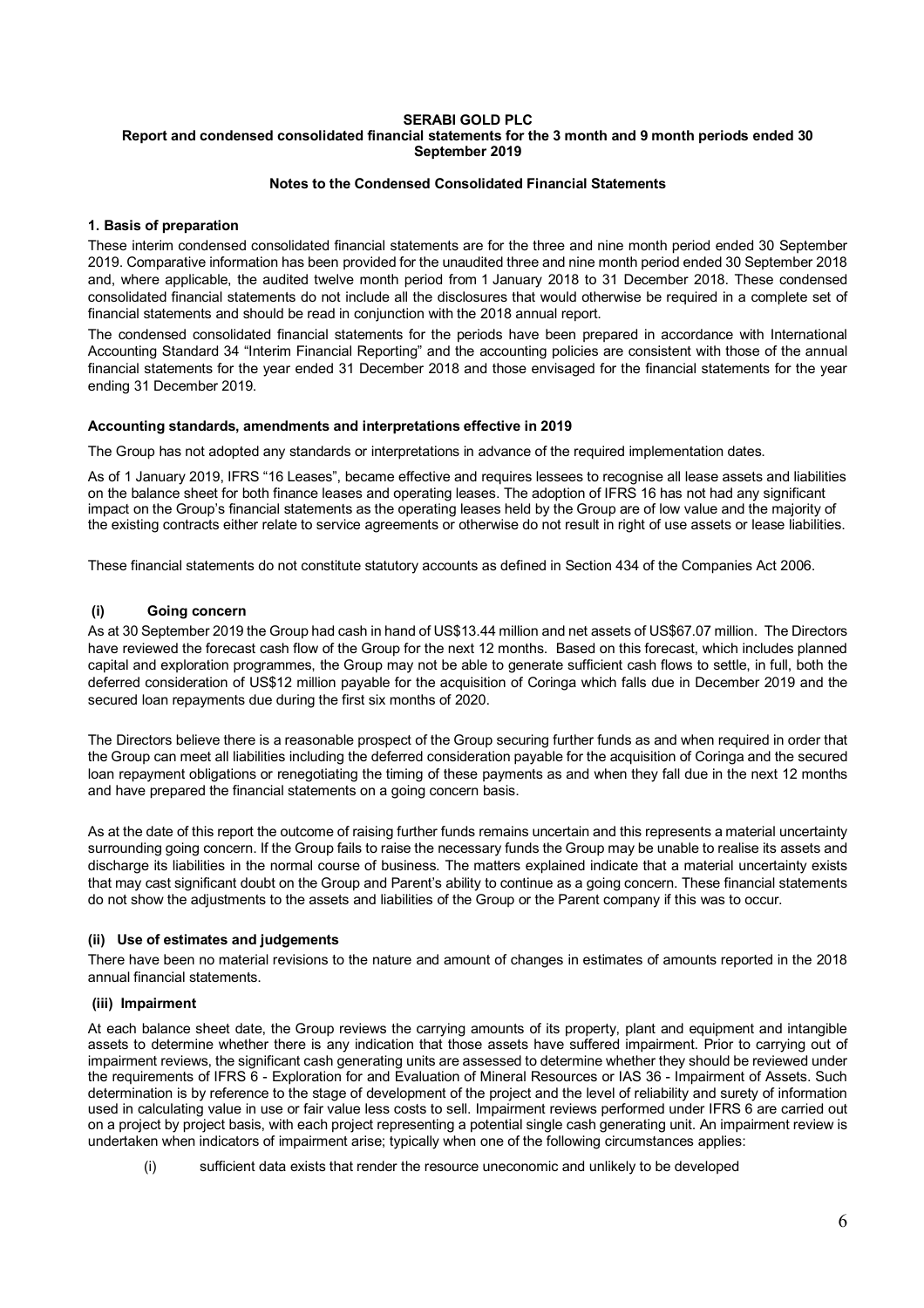- (ii) title to the asset is compromised
- (iii) budgeted or planned expenditure is not expected in the foreseeable future
- (iv) insufficient discovery of commercially viable resources leading to the discontinuation of activities

Impairment reviews performed under IAS 36 are carried out when there is an indication that the carrying value may be impaired. Such key indicators (though not exhaustive) to the industry include:

- (i) a significant deterioration in the spot price of gold
- (ii) a significant increase in production costs
- (iii) a significant revision to, and reduction in, the life of mine plan

If any indication of impairment exists, the recoverable amount of the asset is estimated, being the higher of fair value less costs to sell and value in use. In assessing value in use, the estimated future cash flows are discounted to their present value using a pre-tax discount rate that reflects current market assessments of the time value of money and the risks specific to the asset for which the estimates of future cash flows have not been adjusted.

If the recoverable amount of an asset (or cash-generating unit) is estimated to be less than its carrying amount, the carrying amount of the asset (or cash-generating unit) is reduced to its recoverable amount. Such impairment losses are recognised in profit or loss for the year.

Where an impairment loss subsequently reverses, the carrying amount of the asset (or cash-generating unit) is increased to the revised estimate of its recoverable amount, but so that the increased carrying amount does not exceed the carrying amount that would have been determined had no impairment loss been recognised for the asset (or cash-generating unit) in prior years. A reversal of an impairment loss is recognised in profit or loss for the year.

## **(iv) Property, plant and equipment and mining properties**

## *(i) Owned assets*

Items of property, plant and equipment are stated at cost less accumulated depreciation and impairment losses.

Upon demonstration of the feasibility of commercial production, any past deferred exploration, evaluation and development costs related to that operation are reclassified as Assets in Construction. When commercial production commences, these expenditures are then subsequently transferred at cost to Mining Properties. They are stated at cost less amortisation charges and any provision for impairment. Amortisation is calculated over the estimated life of the mineable inventory on a unit of production basis. Future forecast capital expenditure is included in the unit of *production depreciation calculation.* 

#### *(ii) Leased assets*

Assets held under leases, which result in the Group bearing risk and receiving benefit of ownership (finance leases), are capitalised as property, plant and equipment at the estimated present value of underlying lease payments.

The corresponding finance lease obligation is included within borrowings. The interest element is allocated to accounting periods during the lease term to reflect a constant rate of interest on the remaining balance of the obligation for each accounting period.

#### *(iii) Subsequent costs*

Costs relating to maintenance and upkeep of the Group's assets, once such assets have been commissioned and entered into commercial operations, will generally be expensed as incurred. In the event, however, that the costs demonstrably result in extending the original estimated life of such asset or enhances its value, then such expenditure is added to the carrying value of that asset and amortised over its remaining estimated useful life.

#### *(iv) Depreciation*

Depreciation is charged to profit or loss on a straight-line basis over the estimated useful lives of each part of an item of property, plant and equipment. Land is not depreciated.

The Group reviews the economic lives at the end of each annual reporting period.

The residual value, if not insignificant, is reassessed annually. Gains and losses on disposal are determined by comparing proceeds with carrying values and are included in profit or loss.

## **(v) Deferred exploration costs**

All costs incurred prior to obtaining the legal right to undertake exploration and evaluation activities on a project are written off as incurred. Subsequent to the legal rights being obtained, all costs related to the exploration of mineral properties are capitalised on a project-by-project basis and deferred until either the properties are demonstrated to be commercially viable (see note 1(d)(i)) or until the properties are sold, allowed to lapse or abandoned, at which time any capitalised costs are written off to the income statement. Costs incurred include appropriate technical and administrative overheads but not general overheads. Deferred exploration costs are carried at cost, less any impairment losses recognised.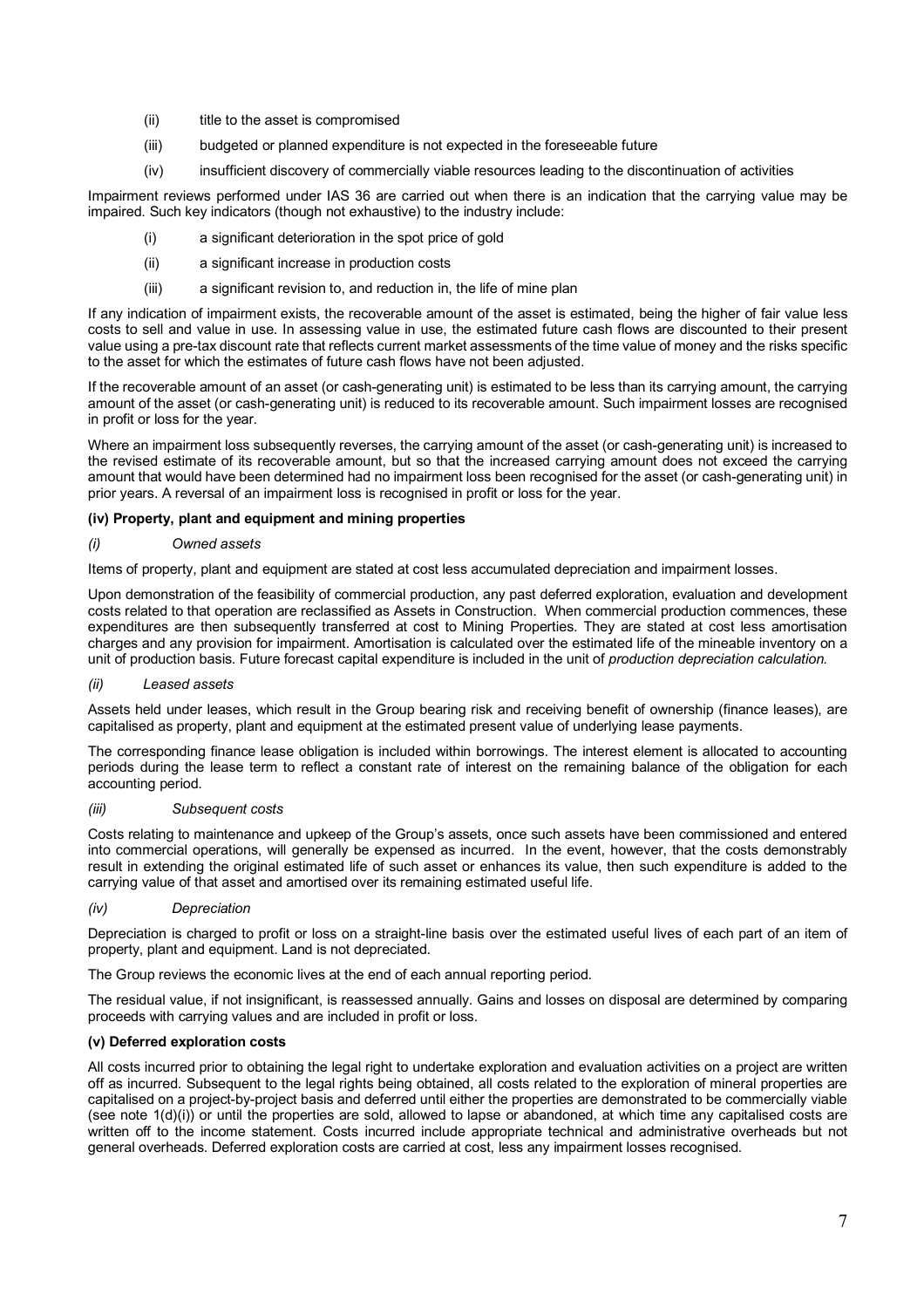At such time as commercial feasibility is established and a development decision is reached, the costs associated with that property will be transferred to and re-categorised as Projects in Construction and upon commercial production being achieved, re-categorised as Mining Property.

Property, plant and equipment used in the Group's exploration activities are separately reported.

## **(vi) Inventories**

Inventories are stated at the lower of cost and net realisable value. Materials that are no longer considered as likely to be used by the Group, or their value is unlikely to be readily realised through a sale to a third party, are provided for.

Materials held for consumption within operations are valued based on purchase price or, when manufactured internally, at cost. Costs are allocated on an average basis and include direct material, labour, related transportation costs and an appropriate allocation of overhead costs.

Gold bullion, copper/gold concentrate, run of mine ore and any other production inventories are valued at the lower of cost and net realisable value. Dependent on the current stage of any product inventory in the process cycle, cost will reflect, as appropriate, mining, processing, transport and labour costs, as well as an allocation of mine services overheads required to bring the product to its current state.

Net realisable value is the estimated selling price in the ordinary course of business, after deducting any costs to completion and any applicable marketing, selling, shipping and other distribution expenses.

#### **(vii) Revenue**

IFRS 15 establishes a comprehensive framework for determining whether, how much and when revenue is recognised. It replaces existing revenue recognition guidance, including IAS 18 Revenue. IFRS 15 is effective for annual periods beginning on or after 1 January 2018, with early adoption permitted. The Company has elected to early adopt IFRS 15, with effect from 1 January 2018. IFRS 15 had no impact on prior year results.

Revenue represents amounts receivable in respect of sales of gold and by-products. Revenue represents only sales for which contracts have been agreed and for which the product has been delivered to the purchaser in the manner set out in the contract. Revenue is stated net of any applicable sales taxes. All revenue is derived from the sales of copper/gold concentrates produced by the Palito Mine and gold bullion produced from both the Palito Mine and the Sao Chico Mine.

Revenues are recognised in full using contractual pricing terms ruling at the date of sale with adjustments in respect of final contractual pricing terms being recognised in the month that such adjustment is agreed. Fair value adjustments for gold prices in respect of any sale for which final pricing has not been agreed at any balance sheet date is accounted for using the gold price at that balance sheet date. Any unsold production and in particular concentrate, is held as inventory and valued at the lower of production cost and net realisable value until sold. Under the terms of the sales contracts, the Company's performance obligation is considered to be the delivery of gold and copper/gold concentrate meeting agreed criteria.

The Company recognises 100% of the revenue on transfer of title where it is considered highly probable there will be no reversals, having consideration of quality tests performed upon delivery of shipment.

The performance obligation and associated revenue from customers is recorded when the title for a shipment is transferred to the customer in accordance with the contract terms. On transfer of title, control is considered to have passed to the customer with the Company having right to payment, but no ongoing physical possession or involvement with the concentrate, legal title and insurance risk having transferred.

No revenue is recognised if there are significant uncertainties regarding recovery of the consideration due.

All sales revenue from incidental production arising during the exploration, evaluation, development and commissioning of a mineral resource prior to commercial production, are taken as a contribution towards previously incurred costs and offset against the related asset accordingly.

Interest income is recognised on a time-proportion basis using the effective interest rate method.

#### **(viii) Currencies**

The condensed financial statements are presented in United States Dollars (US\$ or "\$"). Other currencies referred to in these condensed financial statements are UK Pounds ("UK£"), Canadian Dollars ("C\$") and Brazilian Reais ("BrR\$").

The Group's presentational currency is US Dollars and has been selected based on the currency of the primary economic environment in which the Group as a whole operates on the basis that the Group's primary product is generally traded by reference to its pricing in US Dollars. The functional currency of the Company is also considered to be the US Dollar.

Transactions in currencies other than the functional currency of a company are recorded at a rate of exchange approximating to that prevailing at the date of the transaction. At each balance sheet date, monetary assets and liabilities that are denominated in currencies other than the functional currency are translated at the amounts prevailing at the balance sheet date and any gains or losses arising are recognised in the income statement.

On consolidation, the assets and liabilities of the Group's overseas operations for which the US Dollar is not the functional currency, are translated at exchange rates prevailing at the balance sheet date. Income and expense items are translated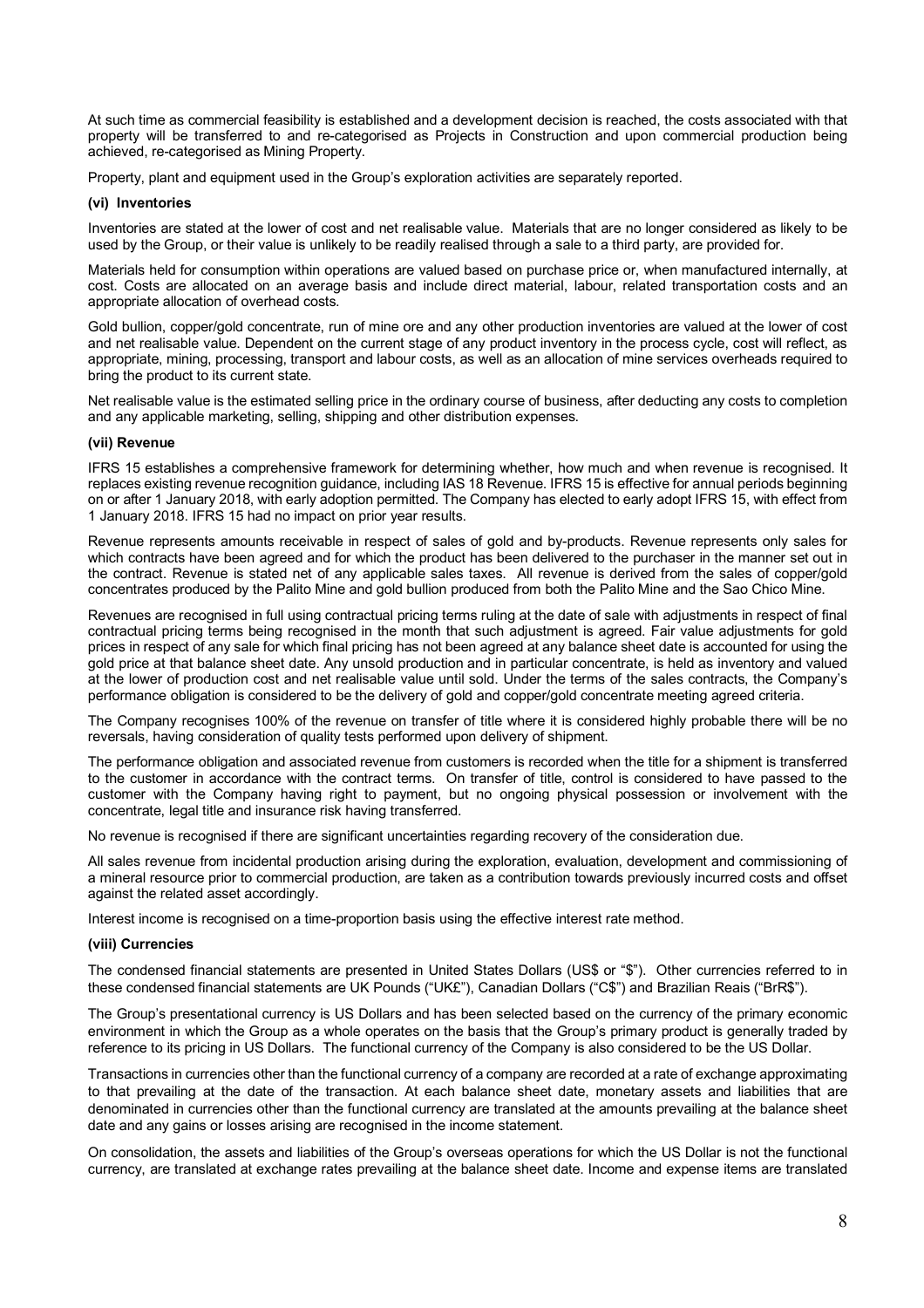at the average exchange rate for the period. Exchange differences arising on the net investment in subsidiaries are recognised in other comprehensive income.

## (**ix) Cash and cash equivalents**

Cash and cash equivalents include cash in hand, deposits held at call with banks, other short term highly liquid investments with original maturities of three months or less and bank overdrafts. Bank overdrafts are shown within interest-bearing liabilities in current liabilities on the balance sheet.

## **(x) Derivatives**

Derivatives are valued by reference to available market data. Any change in the value of the derivative is recognised in the statement of comprehensive income in the period in which it occurs. The fair value of the derivative has been measured using level 1 inputs.

## **2. Finance Costs**

|                                                                        | 3 months<br>ended<br>30 September<br>2019<br>US\$<br>(unaudited) | 3 months<br>ended<br>30 September<br>2018<br>US\$<br>(unaudited) | 9 months<br>ended<br>30 September<br>2019<br>US\$<br>(unaudited) | 9 months<br>ended<br>30 September<br>2018<br>US\$<br>(unaudited) |
|------------------------------------------------------------------------|------------------------------------------------------------------|------------------------------------------------------------------|------------------------------------------------------------------|------------------------------------------------------------------|
| Interest on secured loan                                               | (173, 637)                                                       | (172,284)                                                        | (474, 177)                                                       | (530,183)                                                        |
| Unwinding of discount on acquisition payment                           | (280, 344)                                                       | (254,858)                                                        | (812, 615)                                                       | (738,741)                                                        |
| Amortisation of fair value of derivatives                              |                                                                  | (65,000)                                                         |                                                                  | (195,000)                                                        |
| Amortisation of effective interest rate<br>adjustment                  | (39,900)                                                         |                                                                  | (53, 212)                                                        |                                                                  |
| Loss upon revaluation of derivative                                    | (241, 122)                                                       |                                                                  | (531, 910)                                                       |                                                                  |
| Arrangement fee for secured loan                                       |                                                                  | (90,000)                                                         |                                                                  | (180,000)                                                        |
|                                                                        | (735,003)                                                        | (582, 142)                                                       | (1,871,914)                                                      | (1,643,924)                                                      |
| Gain on revaluation of derivatives                                     |                                                                  | 178,383                                                          |                                                                  | 540,647                                                          |
| Recognition of variation in effective interest rate<br>of secured loan |                                                                  |                                                                  | 172,912                                                          |                                                                  |
| Interest income                                                        |                                                                  | 440                                                              | 2,217                                                            | 474                                                              |
| Net finance expense                                                    | (735,003)                                                        | (403,319)                                                        | (1,686,785)                                                      | (1,102,803)                                                      |

## **3. Taxation**

The Group has recognised a deferred tax asset to the extent that the Group has reasonable certainty as to the level and timing of future profits that might be generated and against which the asset may be recovered. The Group has released the amount of US\$683,146 as a deferred tax charge during the nine month period to 30 September 2019.

The Group has also incurred a tax charge for the period in Brazil of US\$306,713.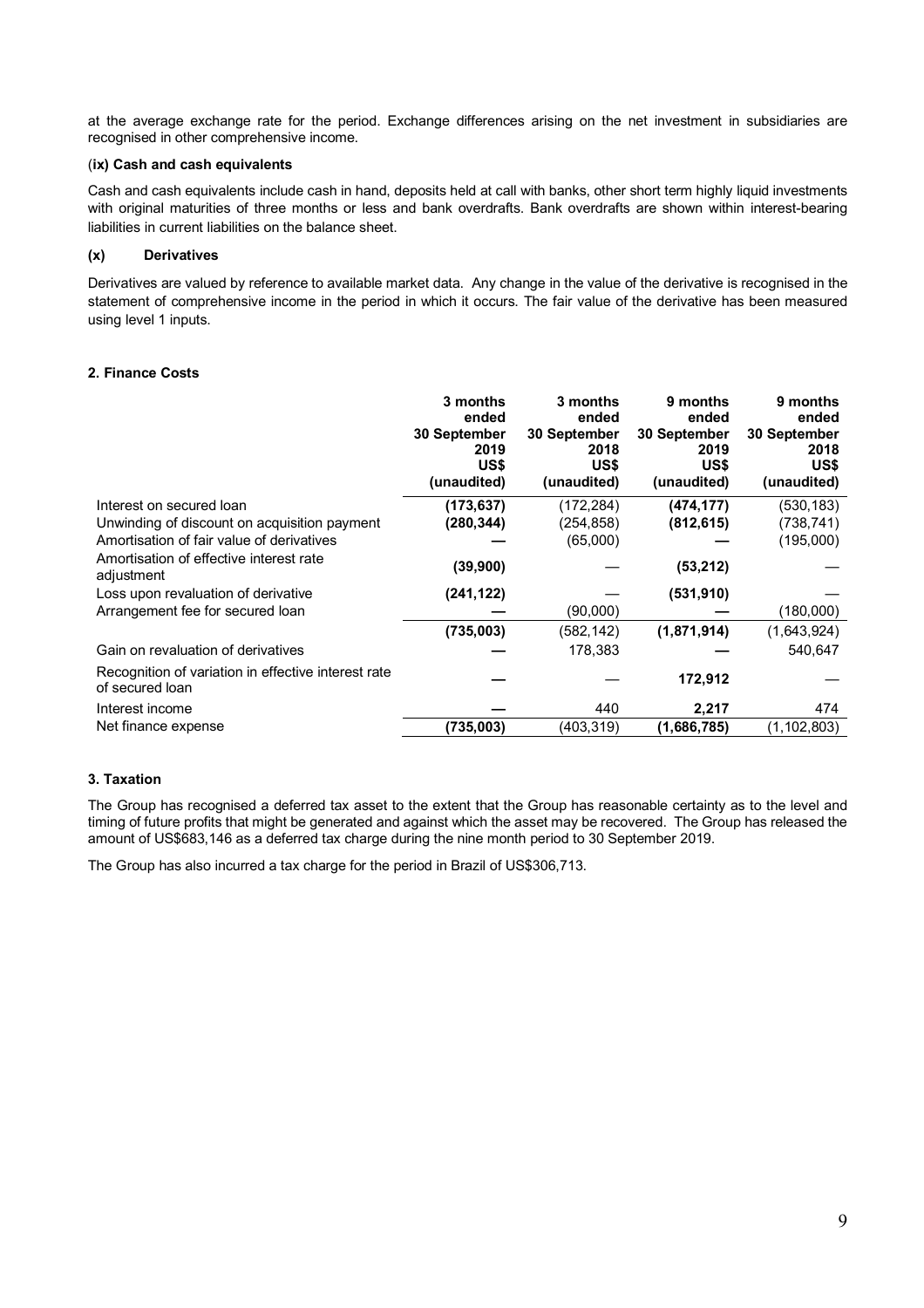#### **4. Earnings per share**

|                                                               | 3 months ended<br>30 September<br>2019<br>(unaudited) | 3 months ended<br>30 September<br>2018<br>(unaudited) | 9 months ended<br>30 September<br>2019<br>(unaudited) | 9 months ended<br><b>30 September</b><br>2018<br>(unaudited) |
|---------------------------------------------------------------|-------------------------------------------------------|-------------------------------------------------------|-------------------------------------------------------|--------------------------------------------------------------|
| Profit/(loss) attributable to ordinary<br>shareholders (US\$) | 1,129,701                                             | (2,248,476)                                           | 2,849,341                                             | (2,731,110)                                                  |
| Weighted average ordinary shares<br>in issue                  | 58,909,551                                            | 58.790.954                                            | 58,909,551                                            | 48.865.897                                                   |
| Basic profit/(loss) per share (US<br>cents)                   | 1.92                                                  | (3.82c)                                               | 4.84                                                  | (5.59c)                                                      |
| Diluted ordinary shares in issue(2)                           | 60,997,145                                            | 58,790,954(1)                                         | 60,997,145                                            | 48,865,897(1)                                                |
| Diluted loss per share (US cents)                             | 1.85                                                  | $(3.82c)^{(1)}$                                       | 4.67                                                  | $(5.59c)^{(1)}$                                              |

(1) As the effect of dilution is to reduce the loss per share, the diluted shares in issue are the same as the basic shares in issue and the diluted loss per share is considered to be the same as the basic loss per share.

(2) Based on 2,087,594 options vested and exercisable as at 30 September 2019.

## **5. Segmental analysis**

The following information is given about the Group's reportable segments:

The Chief Operating Decision Maker is the Board of Directors. The Board reviews the Group's internal reporting in order to assess performance of the business. Management has determined the operating segments based on the reports reviewed by the Board.

The Board considers the performance of the Group by the geographical location of expenditures, and the division of capital expenditure between exploration and operations.

An analysis of the results for the three month period by management segment is as follows:

|                                | 3 months ended 30 September 2019<br>(unaudited) |                   |               | 3 months ended 30 September 2018<br>(unaudited) |                   |               |
|--------------------------------|-------------------------------------------------|-------------------|---------------|-------------------------------------------------|-------------------|---------------|
|                                | <b>Brazil</b><br>US\$                           | <b>UK</b><br>US\$ | Total<br>US\$ | <b>Brazil</b><br>US\$                           | <b>UK</b><br>US\$ | Total<br>US\$ |
| Revenue                        | 12,426,438                                      | 1,927,333         | 14,353,771    | 6,558,607                                       | 964,596           | 7,523,203     |
| Intra-group sales              | (1,723,178)                                     | 1,723,178         |               | 835,991                                         | (835, 991)        |               |
| Operating expenses             | (7, 448, 263)                                   | (1,048,621)       | (8,496,884)   | (4,898,833)                                     | (1,481,672)       | (6,380,505)   |
| Depreciation and amortisation  | (2, 158, 710)                                   | (45, 320)         | (2,204,030)   | (1,719,698)                                     | (46, 151)         | (1,765,849)   |
| Gross profit/(loss)            | 1,096,287                                       | 2,556,570         | 3,652,857     | 776,067                                         | (1,399,218)       | (623, 151)    |
| Administration expenses        | (662, 695)                                      | (511, 509)        | (1, 174, 204) | (581, 198)                                      | (590, 462)        | (1, 171, 660) |
| Share based payments           |                                                 | (65, 484)         | (65, 484)     |                                                 | (58, 546)         | (58, 546)     |
| Profit on sale of fixed assets | (8,717)                                         |                   | (8,717)       | 44,141                                          |                   | 44,141        |
| Operating profit/(loss)        | 424,875                                         | 1,979,577         | 2,404,452     | 239,010                                         | (2,048,226)       | (1,809,216)   |
| Foreign exchange (loss)/gain   | (145,088)                                       | (24, 025)         | (169, 113)    | (808, 915)                                      | 1,069,521         | 260,606       |
| Finance expense                |                                                 | (1, 125, 979)     | (1, 125, 979) |                                                 | (403, 319)        | (403, 319)    |
| (Loss)/Profit before taxation  | 279,787                                         | 829,573           | 1,109,360     | (569, 905)                                      | (1,382,024)       | (1,951,929)   |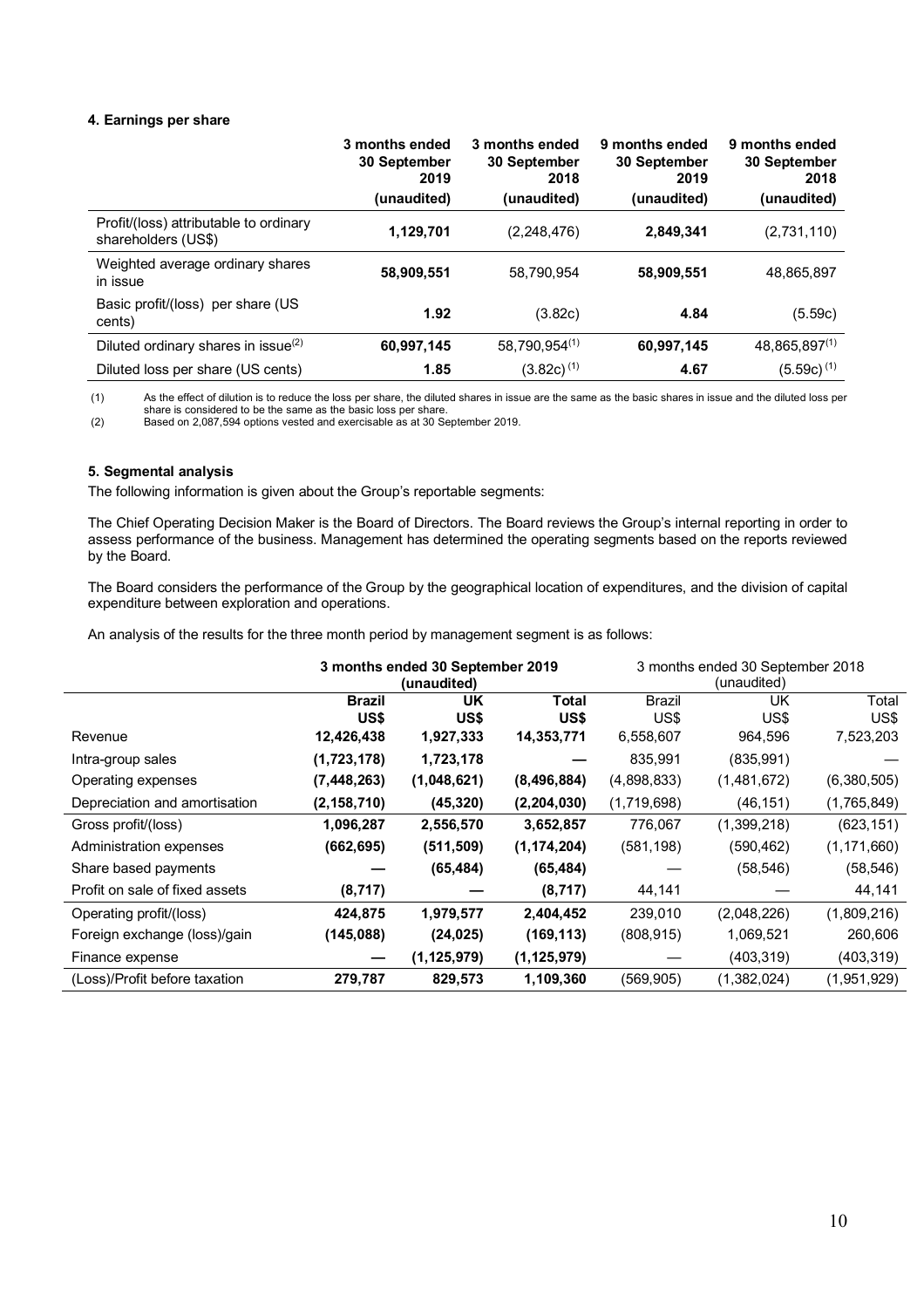|                                 | 9 months ended 30 September 2019 |               | 9 months ended 30 September 2018 |               |               |                |
|---------------------------------|----------------------------------|---------------|----------------------------------|---------------|---------------|----------------|
|                                 |                                  | (unaudited)   |                                  |               | (unaudited)   |                |
|                                 | <b>Brazil</b>                    | UK            | Total                            | <b>Brazil</b> | UK            | Total          |
|                                 | US\$                             | US\$          | US\$                             | US\$          | US\$          | US\$           |
| Revenue                         | 33,674,845                       | 10,264,665    | 43,939,510                       | 26,609,362    | 6,614,475     | 33,223,837     |
| Intra-group Sales               | (8,013,655)                      | 8,013,655     |                                  | 5,167,301     | (5, 167, 301) |                |
| Operating expenses              | (24, 586, 582)                   | (3, 575, 291) | (28, 161, 873)                   | (20,090,108)  | (3,763,284)   | (23, 853, 392) |
| Release of impairment provision |                                  | 500,000       | 500,000                          | 200,000       |               | 200,000        |
| Depreciation and amortisation   | (6,307,746)                      | (146, 785)    | (6,454,531)                      | (6,096,749)   | (160,000)     | (6, 256, 749)  |
| Gross profit/(loss)             | (5, 233, 138)                    | 15,056,244    | 9,823,106                        | 5,789,806     | (2,476,110)   | 3,313,696      |
| Administration expenses         | (2, 150, 218)                    | (1,822,950)   | (3,973,168)                      | (1,912,488)   | (1,948,410)   | (3,860,898)    |
| Share based payments            |                                  | (196, 455)    | (196, 455)                       |               | (214, 117)    | (214, 117)     |
| Profit on sale of fixed assets  | 117,718                          |               | 117,718                          | 108,465       |               | 108,465        |
| Operating profit/(loss)         | (7, 265, 638)                    | 13,036,839    | 5,771,201                        | 3,985,783     | (4,638,637)   | (652, 854)     |
| Foreign exchange gain / (loss)  | (245, 678)                       | 10,462        | (235, 216)                       | (397, 943)    | 102,916       | (295, 027)     |
| Finance expense                 |                                  | (2,087,761)   | (2,087,761)                      |               | (1, 102, 803) | (1, 102, 803)  |
| Profit / (loss) before taxation | (7,511,316)                      | 10,959,540    | 3,448,224                        | 3,587,840     | (5,638,524)   | (2,050,684)    |

An analysis of non-current assets by location is as follows:

|                           | <b>Total non-current assets</b> |              |             |  |
|---------------------------|---------------------------------|--------------|-------------|--|
|                           | 30 September                    | 30 September | 31 December |  |
|                           | 2019                            | 2018         | 2018        |  |
|                           | (unaudited)                     | (unaudited)  | (audited)   |  |
|                           | US\$                            | US\$         | US\$        |  |
| Brazil – operations       | 28,439,970                      | 40,834,470   | 42,342,102  |  |
| Brazil – exploration      | 38,807,114                      | 25,578,156   | 27,707,795  |  |
| Brazil - taxes receivable | 1,549,463                       |              | 1,555,170   |  |
| Brazil – deferred tax     | 1,542,803                       | 2,170,458    | 2,162,180   |  |
| Brazil - total            | 70,339,350                      | 70,134,677   | 73,767,247  |  |
| UK.                       |                                 |              |             |  |
|                           | 70,339,350                      | 70,134,677   | 73,767,247  |  |

An analysis of total assets by location is as follows:

|               |              | <b>Total assets</b> |             |
|---------------|--------------|---------------------|-------------|
|               | 30 September | 30 September        | 31 December |
|               | 2019         | 2018                | 2018        |
|               | (unaudited)  | (unaudited)         | (audited)   |
|               | US\$         | US\$                | US\$        |
| <b>Brazil</b> | 85,300,809   | 72,770,145          | 88,285,140  |
| UK            | 10,351,623   | 25, 182, 358        | 8,134,754   |
|               | 95,652,432   | 97,952,503          | 96,419,894  |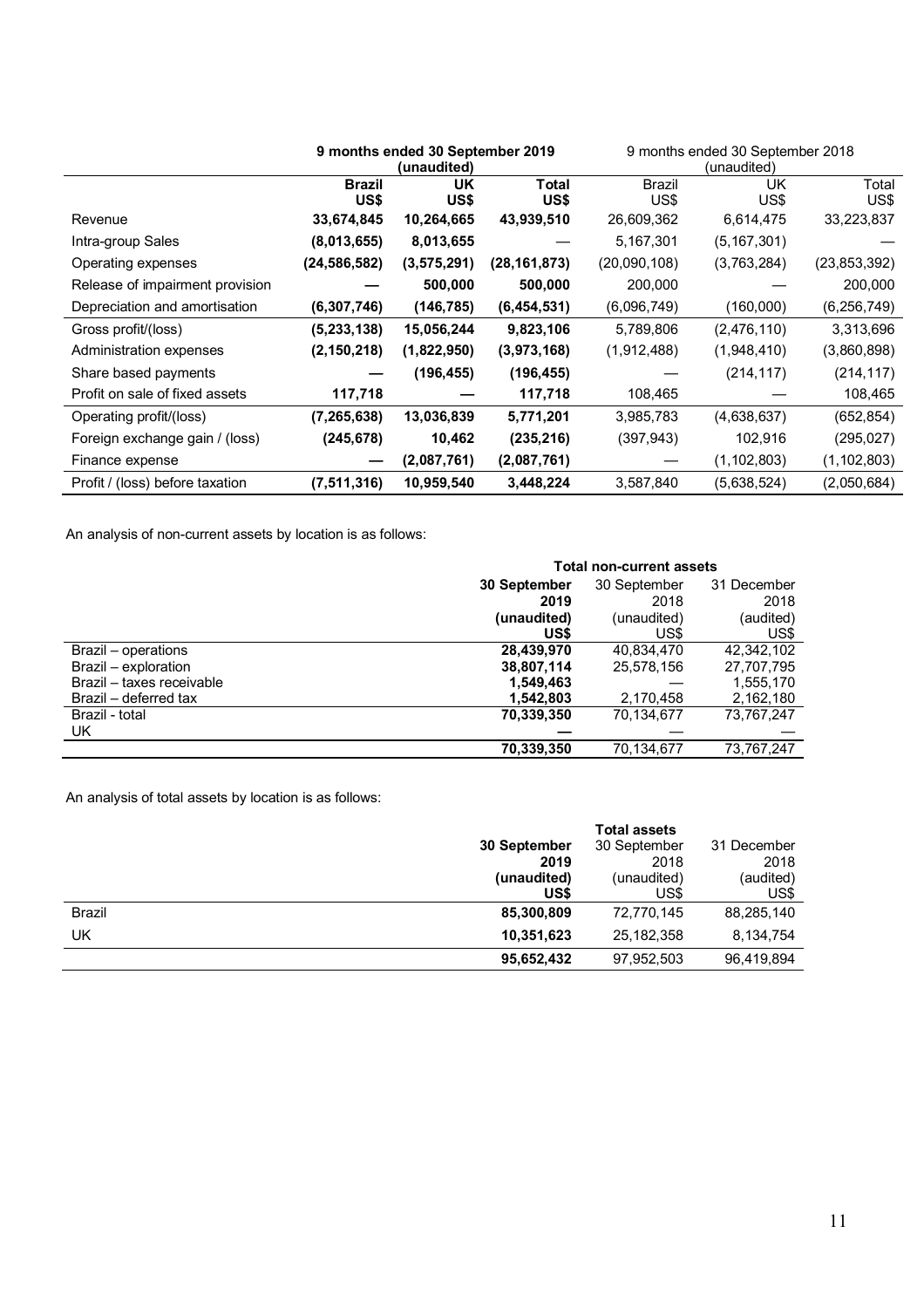## **6. Deferred exploration costs**

|                                             | 30 September | 30 September  | 31 December |
|---------------------------------------------|--------------|---------------|-------------|
|                                             | 2019         | 2018          | 2018        |
|                                             | (unaudited)  | (unaudited)   | (audited)   |
|                                             | US\$         | US\$          | US\$        |
| Cost                                        |              |               |             |
| Balance at beginning of period              | 27,707,795   | 23,898,819    | 23,898,819  |
| Exploration and evaluation expenditure      | 1,087,207    | 3,303,346     | 4,610,450   |
| Pre-Operational and evaluation expenditure  | 1,277,048    | 1,783,463     | 2,274,133   |
| Re-allocation from projects in construction |              | 138,235       |             |
| Re-allocation from tangible assets          |              |               | 136,276     |
| Foreign exchange movements                  | (1,631,900)  | (3, 545, 707) | (3,211,883) |
| Balance at end of period                    | 28,439,970   | 25,578,156    | 27,707,795  |

## **7. Property, plant and equipment including mining property and projects in construction**

|                                            | 30 September<br>2019<br>(unaudited)<br>US\$ | 30 September<br>2018<br>(unaudited)<br>US\$ | 31 December<br>2018<br>(audited)<br>US\$ |
|--------------------------------------------|---------------------------------------------|---------------------------------------------|------------------------------------------|
| Cost                                       |                                             |                                             |                                          |
| Balance at beginning of period             | 81,238,029                                  | 83,981,200                                  | 83,981,200                               |
| Additions                                  | 5,441,728                                   | 5,767,382                                   | 8,965,674                                |
| Reallocation to deferred exploration costs |                                             | (138, 235)                                  | (136, 276)                               |
| Disposals                                  | (200, 549)                                  |                                             | (522, 636)                               |
| Foreign exchange movements                 | (4, 944, 773)                               | (13,070,119)                                | (11,049,933)                             |
| Balance at end of period                   | 81,534,435                                  | 76,540,228                                  | 81,238,029                               |
|                                            |                                             |                                             |                                          |
|                                            | 30 September                                | 30 September                                | 31 December                              |
|                                            | 2019<br>(unaudited)                         | 2018<br>(unaudited)                         | 2018<br>(audited)                        |
|                                            | US\$                                        | US\$                                        | US\$                                     |
| <b>Accumulated depreciation</b>            |                                             |                                             |                                          |
| Balance at beginning of period             | (38, 895, 927)                              | (35,000,819)                                | (35,000,819)                             |
| Charge for period                          | (6, 419, 397)                               | (6,344,087)                                 | (9,341,601)                              |
| Released on asset disposals                | 59,271                                      |                                             | 454,785                                  |
| Foreign exchange movements                 | 2,528,732                                   | 5,639,148                                   | 4,991,708                                |
| Balance at end of period                   | (42, 727, 321)                              | (35, 705, 758)                              | (38, 895, 927)                           |
| Net book value at end of period            | 38,807,114                                  | 40,834,470                                  | 42,342,102                               |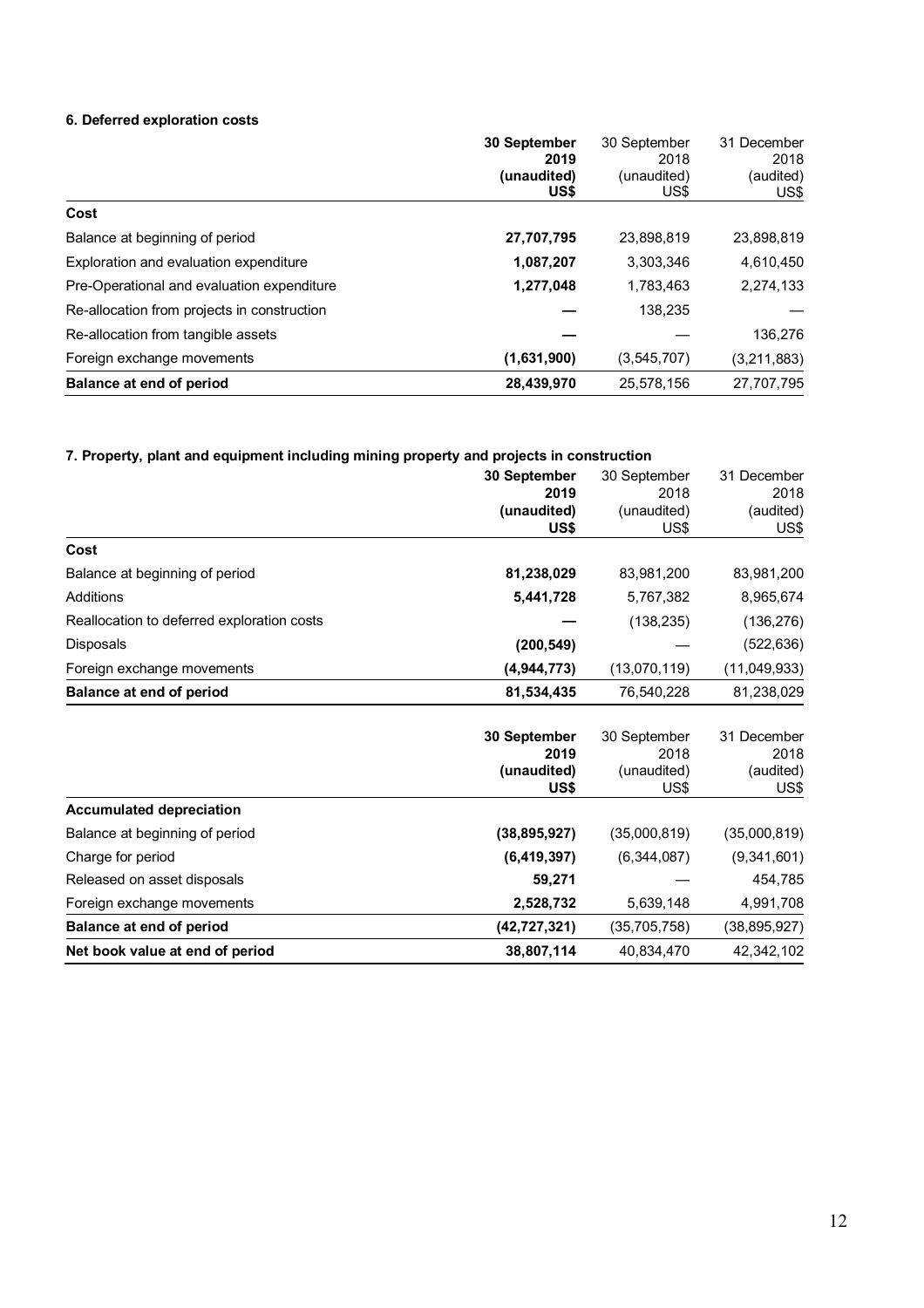## **8. Inventories**

|                                               | <b>30 September</b><br>2019<br>(unaudited)<br>US\$ | 30 September<br>2018<br>(unaudited)<br>US\$ | 31 December<br>2018<br>(audited)<br>US\$ |
|-----------------------------------------------|----------------------------------------------------|---------------------------------------------|------------------------------------------|
| Consumables                                   | 3,486,316                                          | 3,277,684                                   | 2,929,297                                |
| Ore stockpiles and other material in progress | 1,827,052                                          | 1,759,236                                   | 1,762,492                                |
| Finished goods awaiting sale                  | 1,297,109                                          | 2,298,362                                   | 3,819,685                                |
| Balance at end of period                      | 6,610,477                                          | 7,335,282                                   | 8,511,474                                |

## **9. Interest bearing liabilities**

a. Secured loan

|                                                             | <b>30 September</b><br>2019<br>(unaudited)<br>US\$ | 30 September<br>2018<br>(unaudited)<br>US\$ | 31 December<br>2018<br>(audited)<br>US\$ |
|-------------------------------------------------------------|----------------------------------------------------|---------------------------------------------|------------------------------------------|
| Amount outstanding at start of period                       | 6,060,606                                          | 4,480,000                                   | 4,480,000                                |
| Derecognition of substantial modified loan                  |                                                    |                                             |                                          |
| Repayment of principal                                      |                                                    |                                             | (4,480,000)                              |
| Recognition of new loan                                     |                                                    |                                             | 5,000,000                                |
| Additional draw-down of short-term loan                     |                                                    | 3,000,000                                   | 3,000,000                                |
| Exercise of gold call options                               | 922,886                                            |                                             |                                          |
| Fair value adjustment for change in effective interest rate | (172, 912)                                         |                                             |                                          |
| Amoristisation of effective interest rate adjustment        | 53,212                                             |                                             |                                          |
| Amount repaid during year                                   |                                                    | (1,333,333)                                 | (1,939,394)                              |
| Amortisation of derivative in period                        |                                                    | 195,000                                     |                                          |
| Value of secured loan at end of period                      | 6,863,792                                          | 6,341,667                                   | 6,060,606                                |

On 19 January 2018 and at the same time as taking out an additional US\$3 million loan with Sprott, a six month extension to the repayment terms for this US\$5 million loan was agreed. Under IFRS9, this variation being more than 10 per cent of the future cash flows was considered a substantial modification to the original US\$5 million loan. Accordingly, the original loan under the terms of IFRS 9 was considered to be repaid and a new loan for US\$5 million taken out but with no derivative instrument attached to it. As a result, the outstanding fair value of the derivative attaching to the original US\$5 million loan was required to be amortised in full upon the deemed repayment of the original loan.

On 19 May 2019, the Group agreed with Sprott a variation in the repayment terms such that the outstanding loan would be repaid in six equal monthly installments commencing on 31 January 2020. Under IFRS9, this variation is considered to be a non-substantial modification but nonetheless gave rise to a change in the effective interest rate of the loan which has been recognized in the period and is being amortised over the remaining term of the loan.

## b. Finance leases and other asset finance

The Group had the following amounts due under finance leases or other asset finance arrangements outstanding at the end of each period.

| 30 September |             | 31 December               |  |
|--------------|-------------|---------------------------|--|
| 2019         | 2018        | 2018                      |  |
| (unaudited)  | (unaudited) | (audited)                 |  |
| US\$         | US\$        | US\$                      |  |
| 85.360       | 1.010.443   | 715.288                   |  |
|              |             | 715,288                   |  |
|              | 85,360      | 30 September<br>1.010.443 |  |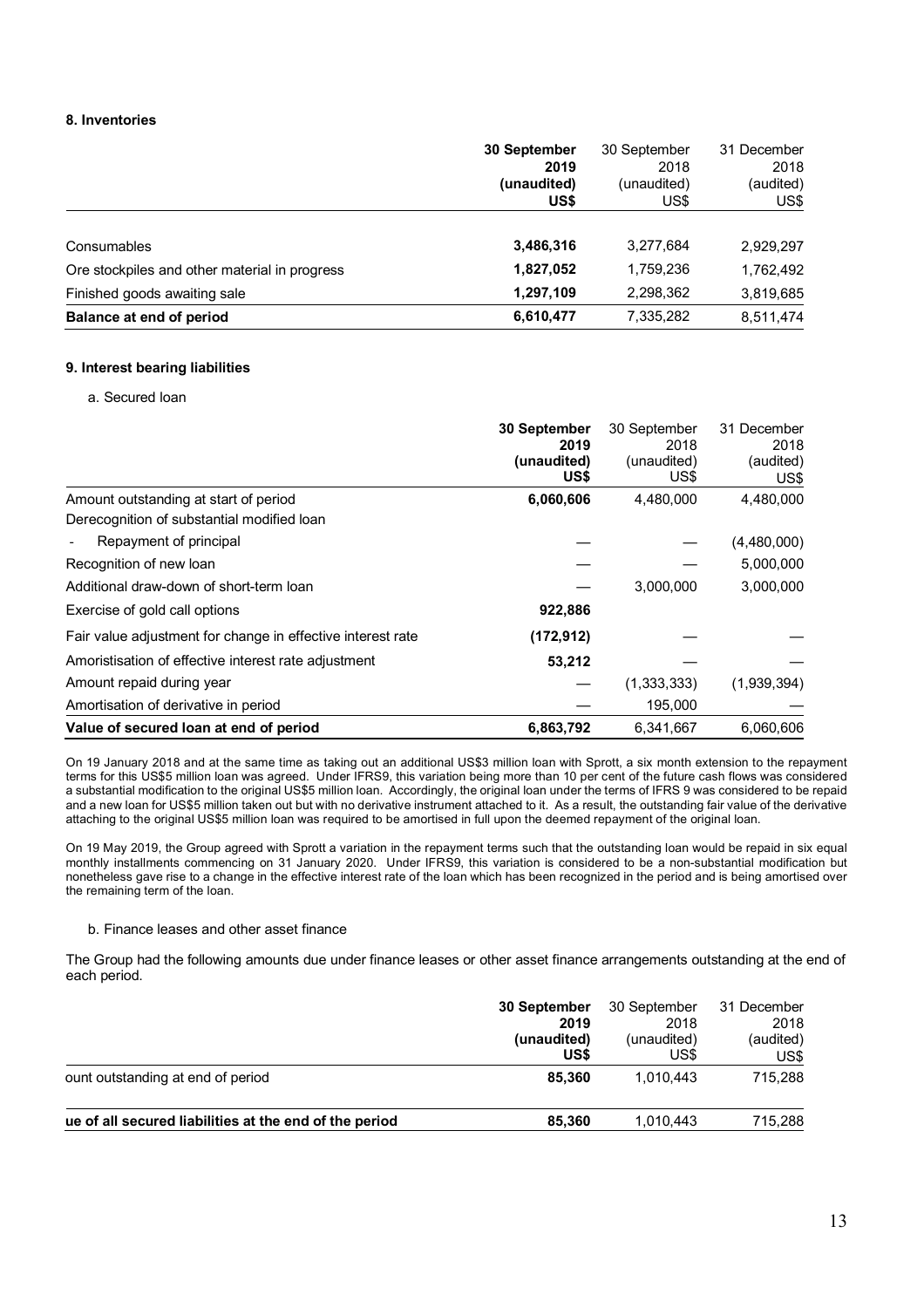## **10. Contingencies**

Employment legislation in Brazil allows former employees to bring claims against an employer at any time for a period of two years from the date of cessation of employment and regardless of whether the employee left the company voluntarily or had their contract terminated by the company. The Group considers that it operates in compliance with the law at all times but is aware that claims are made against all companies in Brazil on a regular basis. Whilst not accepting legal liability the Group makes provision or accrues for all known claims further claims may arise at any time.

During 2013, Serabi Mineração SA ("SMSA") was requested by the Tax Authorities for the State of Para, to provide supporting documentation in respect of certain tax reclaims made by SMSA dating back for six years. SMSA has provided all the requested information and the Group considers all claims made were in accordance with prevailing legislation. The total sum of the tax claims that are subject to this review is BrR\$94,000, which at the period is equivalent to US\$24,000.

#### **11. Related party transactions**

The Group has not entered into any related party transactions during the period.

## **12. Share capital**

#### **a) Ordinary shares**

|                                                  | September 2019<br>30<br>(unaudited) |                          |                    | 30 September 2018<br>(unaudited) |                 | 31 December 2018<br>(audited) |  |
|--------------------------------------------------|-------------------------------------|--------------------------|--------------------|----------------------------------|-----------------|-------------------------------|--|
|                                                  | Number                              | \$                       | <b>Number</b>      | \$                               | <b>Number</b>   | \$                            |  |
| Allotted, called up and fully paid               |                                     |                          |                    |                                  |                 |                               |  |
| Ordinary shares in issue at start of<br>period   | 58,909,551                          | 8,882,803                | 698,701,772        | 5.540.960                        | 698,701,772     | 5,540,960                     |  |
| Shares issued in period before 19<br>June 2018   |                                     |                          | 476,579,668        | 3,322,795                        | 476.579.668     | 3,322,795                     |  |
| Effect of share consolidation $(1)$              |                                     | $\overline{\phantom{m}}$ | (1, 116, 517, 368) | $\qquad \qquad -$                | (1,116,517,368) |                               |  |
| Equivalent shares in issue post<br>consolidation | 58,909,551                          | 8,882,803                | 58.764.072         | 8.863.755                        | 58.764.072      | 8,863,755                     |  |
| Shares issued in period after 19 June<br>2018    |                                     |                          | 145.479            | 19.048                           | 145.479         | 19.048                        |  |
| Ordinary shares in issue at start of<br>period   | 58,909,551                          | 8,882,803                | 58,909,551         | 8,882,803                        | 58,909,551      | 8,882,803                     |  |

**(1)** On 19 June 2018, the Group completed a capital reorganisation with every 20 existing shares being consolidated into one new share. The total number of existing ordinary shares in issue immediately prior to the capital reorganisation was 1,175,281,440. The total number of ordinary shares in issue following the capital reorganisation was 58,764,072.

#### **b) Stock option reserve**

#### **Contributed surplus**

|                            | 30 September<br>2019<br>(unaudited)<br>US\$ |            | 31 December<br>2018<br>(audited)<br>US\$ |  |
|----------------------------|---------------------------------------------|------------|------------------------------------------|--|
| Balance at start of period | 1,363,367                                   | 1.425.024  | 1,425,024                                |  |
| Options lapsed in period   | (388, 321)                                  | (391, 277) | (391, 277)                               |  |
| Options costs for period   | 196,455                                     | 214,118    | 329,620                                  |  |
| Balance at end of period   | 1,171,501                                   | 1,247,865  | 1,363,367                                |  |

Under the Company's Stock Option Plan (the "2011 Plan"), stock options may be granted only to directors, officers, employees and consultants of the Company or to their permitted assignees and may be granted for a term not exceeding 10 years. The